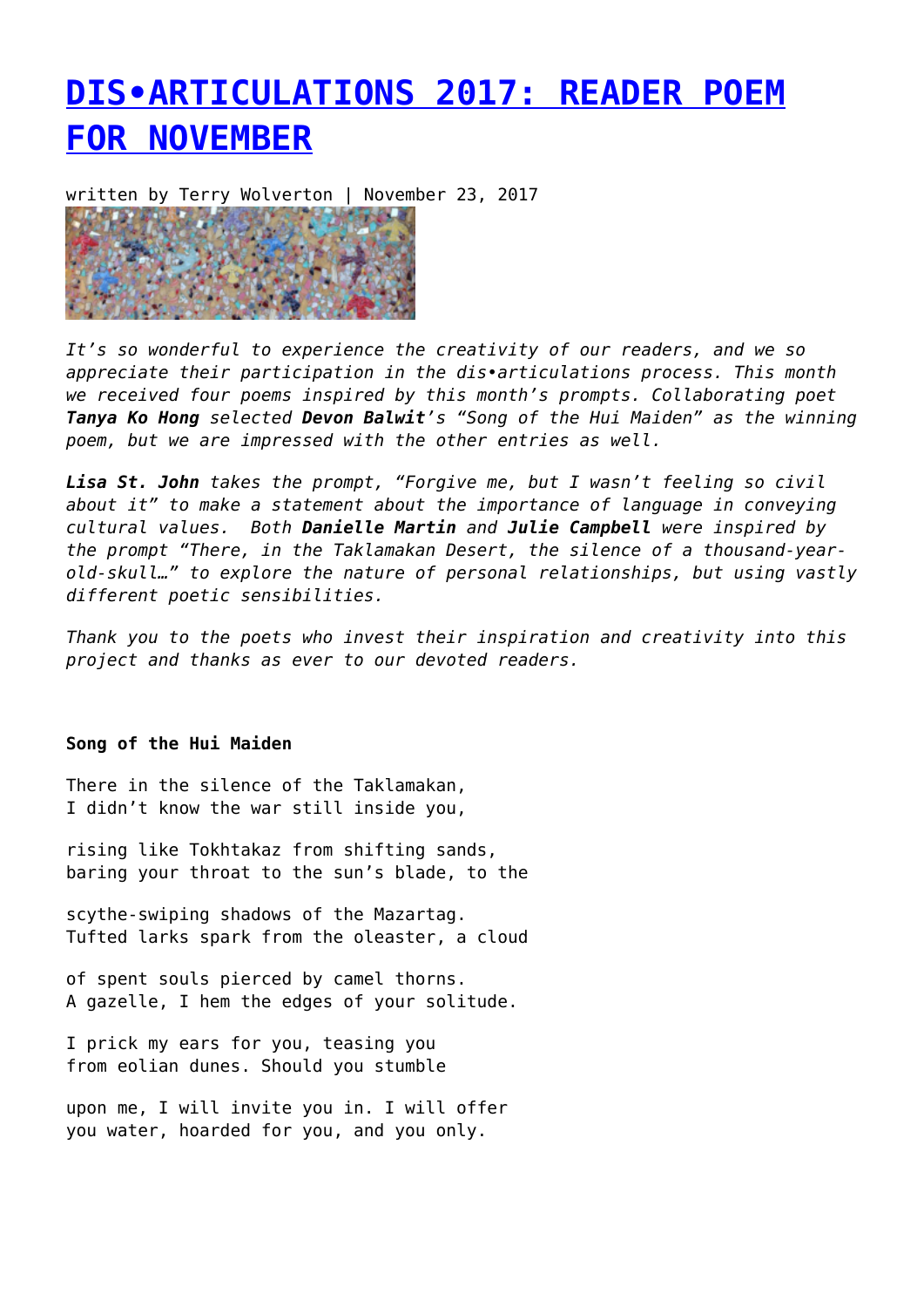

**Devon Balwit** travels mostly in her mind, her poems, her

mementos.

## **"Forgive Me, But I Wasn't Feeling So Civil"**

Civil discourse used to prevent me from saying, "pussy." Now that it's out in the open, let's open it up. Fierce daughters dream of agency and justice, and ponies. We've been pushed down too far to not show our pink.

Civility is respect for fellow human beings. The violence of words is measured in blood, not in a lexicon of euphemisms trying not to show their doublespeak (the hemlines—please!). This one and only race is … just that.

Civilized dialogue is crucial to empathy. Who are we if not the stories we bear, the imaginings of possibility, the abstract constructions we call a philosophy? Moving in straight lines will kill us all.

Civilization is an advancement of more than cutlery. Extraction of pearls isn't as peaceful as it sounds, not for the oyster. The conservation of matter is an equation that will balance, unintended or not. We are our children's mirrors.

Civilians cannot be silent noncombatants, not anymore, not now. There is a war of compassion going on. Kill with kindness? You have not tamed the shrew; you've taught her. Bear witness to the ferocity of tears.



**Lisa St. John** is a teacher and published poet. Her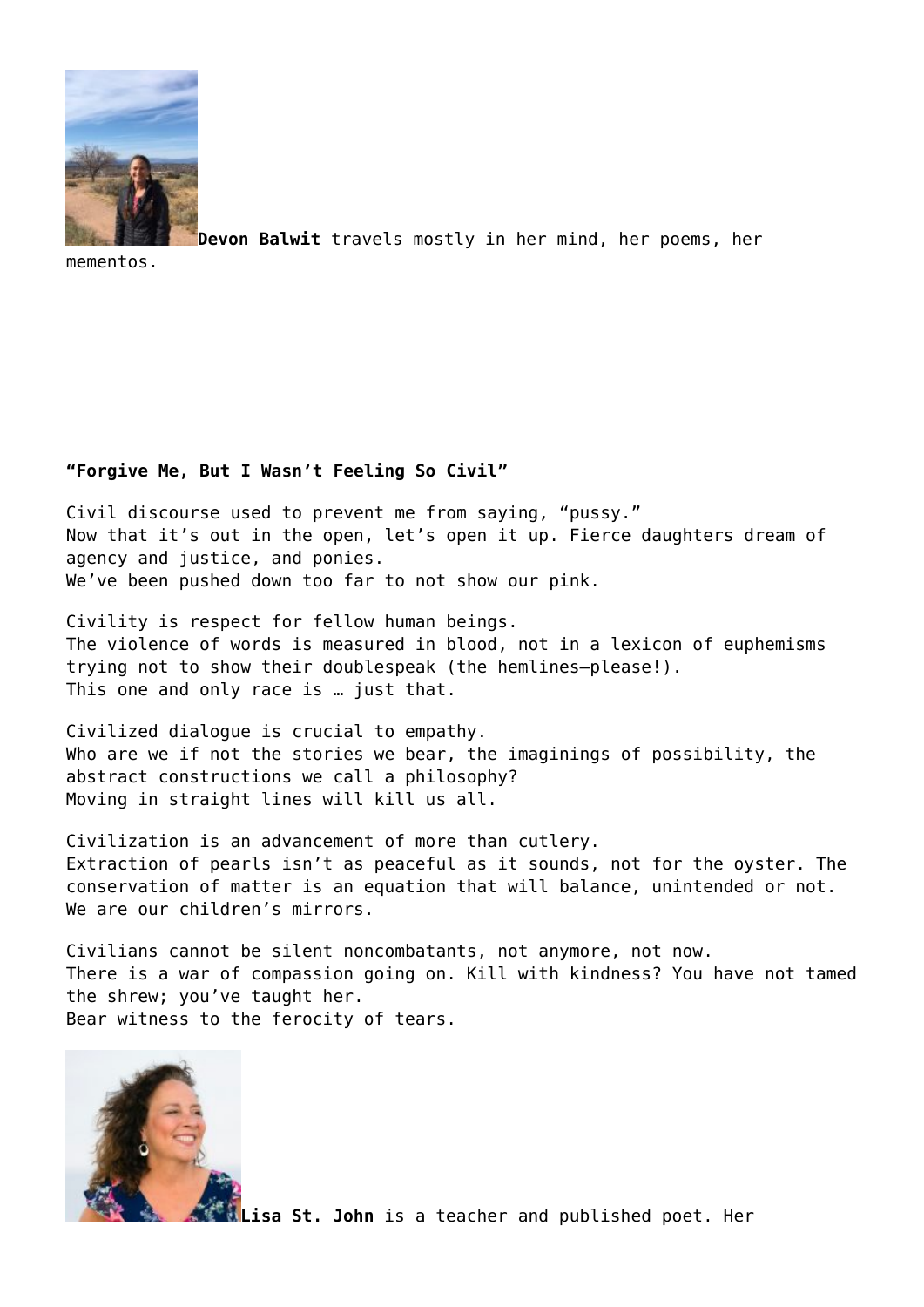chapbook, *Ponderings*, is available at Finishing Line Press. She lives in the Catskill Mountains of New York where she writes her blog: [lisastjohnblog.com](http://lisastjohnblog.com)

## **There, in the Taklamakan Desert, the silence of a thousand-year-old-skull…**

Words never heard Skin never touched Never to know his random thoughts Instead I choke on the dust of flesh and bone The souring remorse of what perhaps never was And now never will be All locked in those veins and cells and blood and skin and teeth and hair that I so loved Now all gone from this spot Maybe it was indeed a dream, a young girl's fantasy Except for when I smile, with more than painted lips, prompted by nothing that I can hold Except when the tears burst from the sockets of my eyes To reveal the hidden truth and the pain that haunts my broken heart It was real Until death made me say good-bye and I found myself alone traversing shifting sands and scorching lies and mirages that give me hope



**Danielle Martin**, a former journalist and copywriter, is finally taking the plunge and sharing her secret passion. She is currently working on her first poetry book and hopes to continue flying towards her dreams.

**To Myself Who Wants to Disappear, I Need to Say**

love your night lie:

*I am a lion!*

only to Sunday wake

raw in feathered